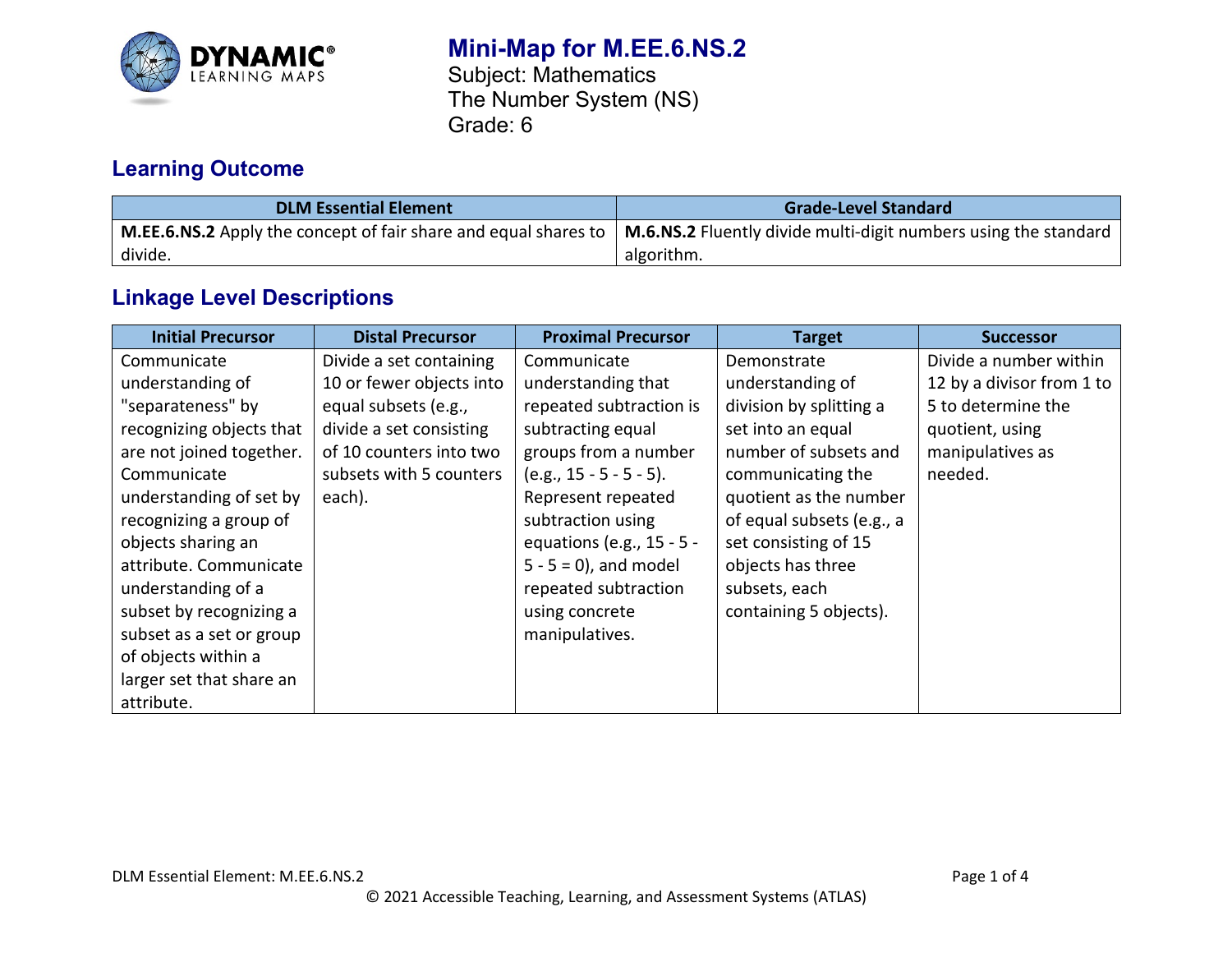### **Initial Precursor and Distal Precursor Linkage Level Relationships to the Target**

In order to understand division, students must learn to organize items into groups/sets based on a common characteristic such as size, color, shape, or texture. Students working at the Initial Precursor linkage level learn how to sort items by separating a group of items into two groups (e.g., music I like/music I don't like; red fidgets/black fidgets). As students gain comfort sorting items into sets, they are encouraged to communicate their thought process by identifying and naming the characteristic that determines the set (e.g., color, length). Activities that require students to engage actively with the items will foster understanding of set, subsets, and separateness.

#### *How is the Initial Precursor related to the Target? How is the Distal Precursor related to the Target?* As students' understanding of labeling and counting sets develops, they will begin working on adding and taking away items from a set. Educators provide opportunities for students to work on developing an understanding of partitioning by actively participating in one-to-one distribution of objects to person, objects to objects, and objects to available space (e.g., giving each person in the group two pencils; given four counters they can line up, then four more counters in front of or on top of the first set; given three chairs at a table, the student would place a cup on the table for each available chair) and taking equal shares away (subtracting) from each person, object, or space. Educators will provide opportunities for students to connect their understanding of subtraction (starting with the whole and taking away a part) to repeated subtraction. For example, if the educator has 12 balls, and each team gets 4 balls, how many teams will there be? By subtracting 4 from the whole repeatedly, we made 3 equal sets so there are 3 teams.

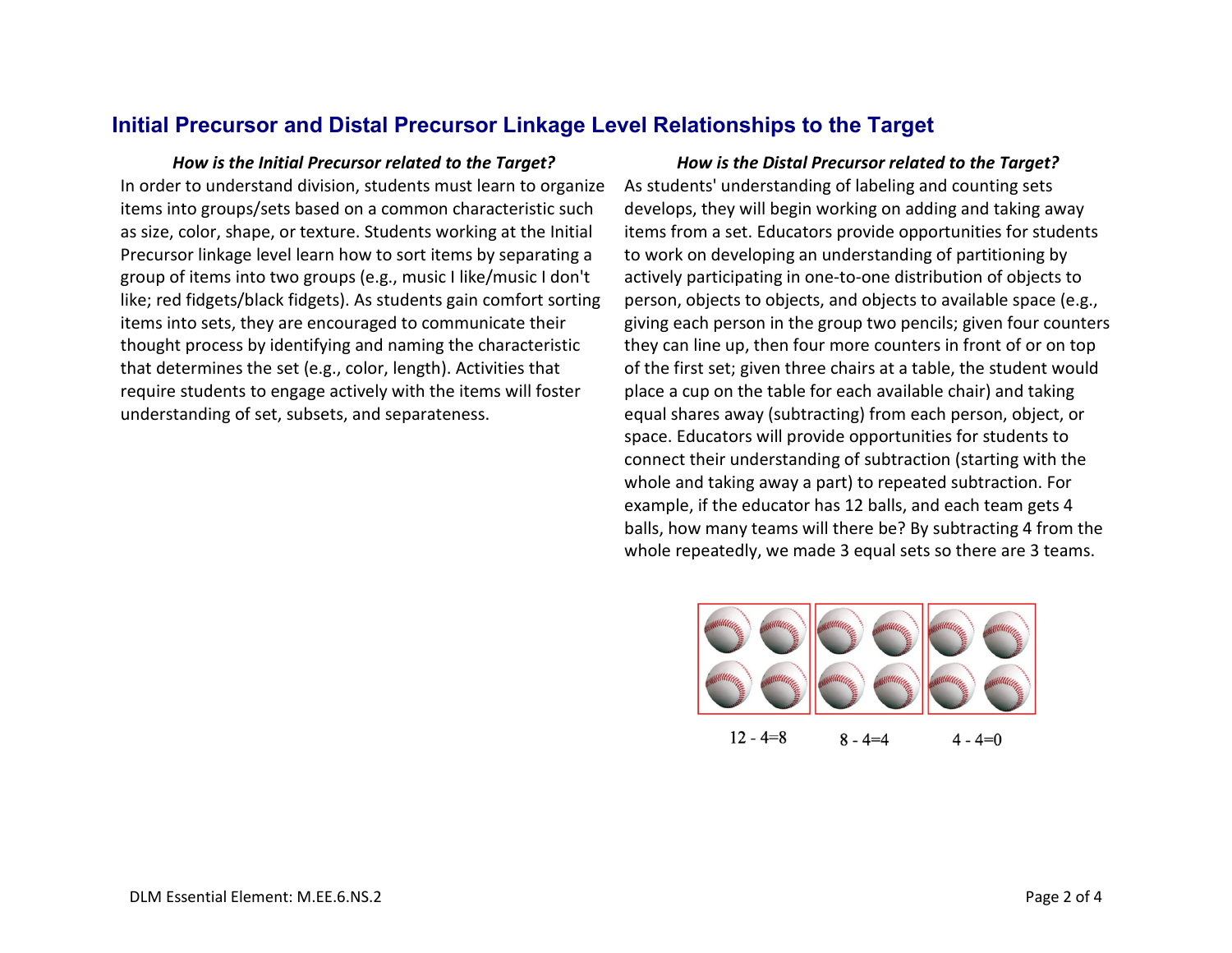## **Instructional Resources**

**Released Testlets**

See the [Guide to Practice Activities and Released Testlets.](https://dynamiclearningmaps.org/sites/default/files/documents/Manuals_Blueprints/Guide_to_Practice_Activities_and_Released_Testlets.pdf)

**Using Untested (UN) Nodes**

See the document [Using Mini-Maps to Plan Instruction.](https://dynamiclearningmaps.org/sites/default/files/documents/Using_Mini_Maps_to_Plan_Instruction.pdf)